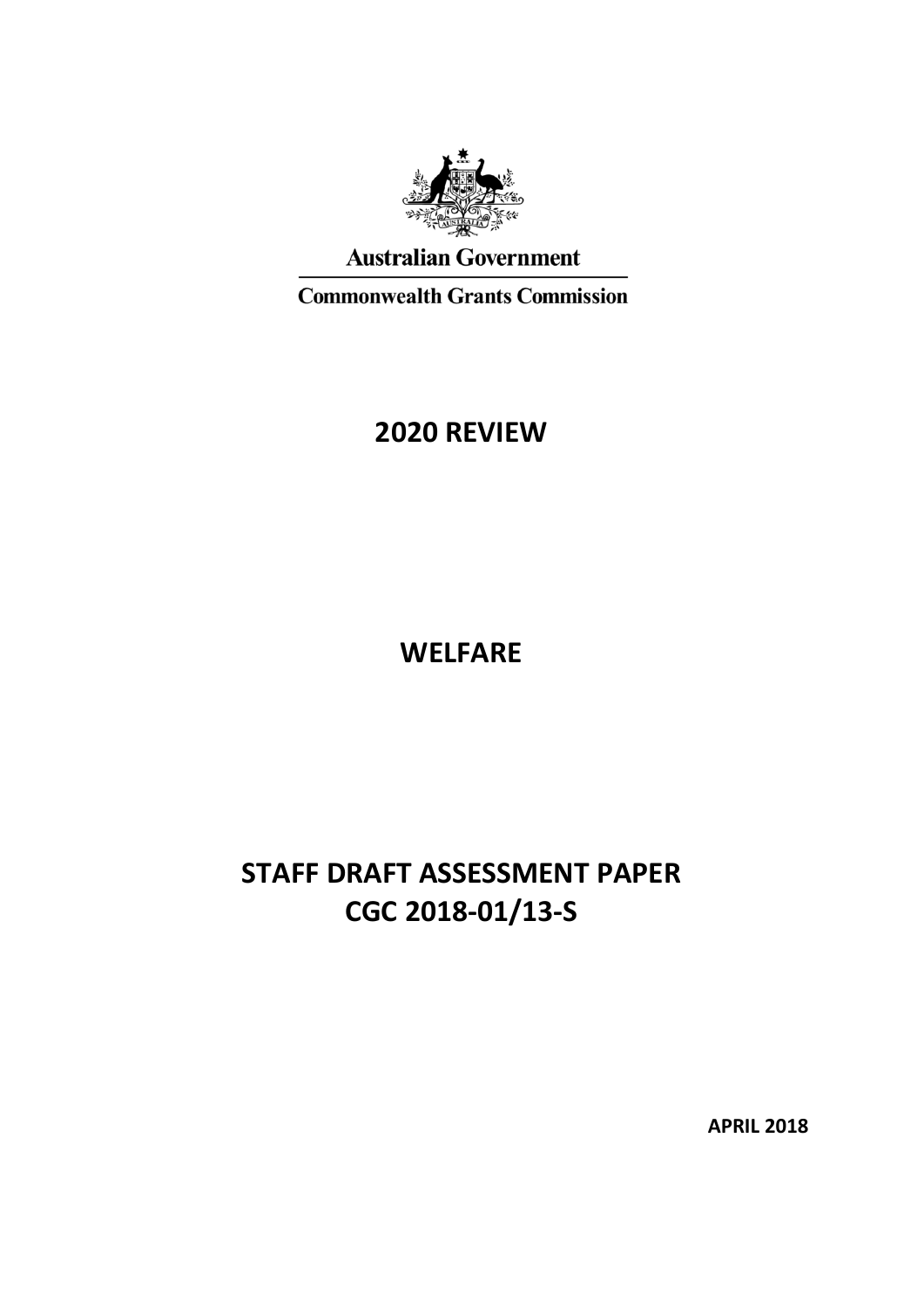| Paper issued               | 20 April 2018                                                                                                                                                                                                                                            |
|----------------------------|----------------------------------------------------------------------------------------------------------------------------------------------------------------------------------------------------------------------------------------------------------|
| Commission contact officer | Robert Walters, 02 6229 8866, robert.walters@cgc.gov.au                                                                                                                                                                                                  |
| Submissions sought by      | 31 August 2018.                                                                                                                                                                                                                                          |
|                            | Submissions should be emailed in Word format to                                                                                                                                                                                                          |
|                            | secretary@cgc.gov.au.                                                                                                                                                                                                                                    |
|                            | Submissions of more than 10 pages in length should include a                                                                                                                                                                                             |
|                            | summary section.                                                                                                                                                                                                                                         |
| Confidential material      | It is the Commission's normal practice to make State<br>submissions available on its website under the CC BY licence,<br>allowing free use of content by third parties.                                                                                  |
|                            | Further information on the CC BY licence can be found on the<br>Creative Commons website (http://creativecommons.org).                                                                                                                                   |
|                            | Confidential material contained in submissions must be<br>clearly identified or included in separate attachment/s, and<br>details provided in the covering email. Identified confidential<br>material will not be published on the Commission's website. |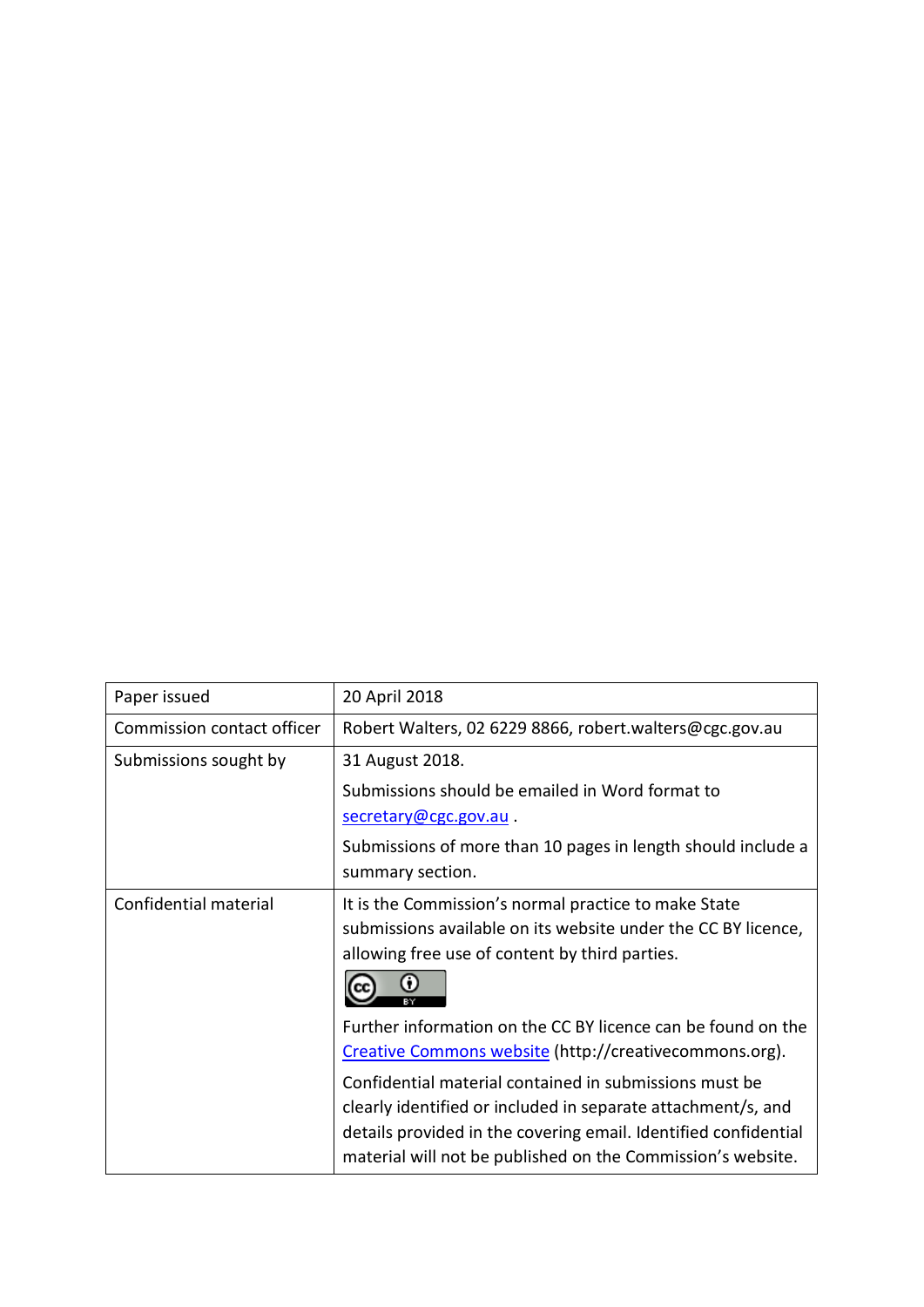# **CONTENTS**

| <b>WELFARE</b>                        | 2              |
|---------------------------------------|----------------|
| <b>2015 REVIEW APPROACH</b>           | 2              |
| SERVICES INCLUDED IN THIS CATEGORY    | $\overline{2}$ |
| CATEGORY AND COMPONENT EXPENSES       | $\overline{2}$ |
| DATA SOURCES AND ASSESSMENT METHODS   | 3              |
| <b>ISSUES AND ANALYSIS</b>            | 6              |
| <b>FAMILY AND CHILD SERVICES</b>      | 6              |
| AGED CARE                             | 7              |
| <b>DISABILITY SERVICES</b>            | 8              |
| <b>GENERAL WELFARE SERVICES</b>       | 10             |
| <b>USER CHARGES</b>                   | 12             |
| OTHER ISSUES CONSIDERED AND SETTLED   | 12             |
| <b>CONCLUSION AND WAY FORWARD</b>     | 12             |
| PROPOSED ASSESSMENT STRUCTURE         | 13             |
| DATA / INFORMATION SOUGHT FROM STATES | 16             |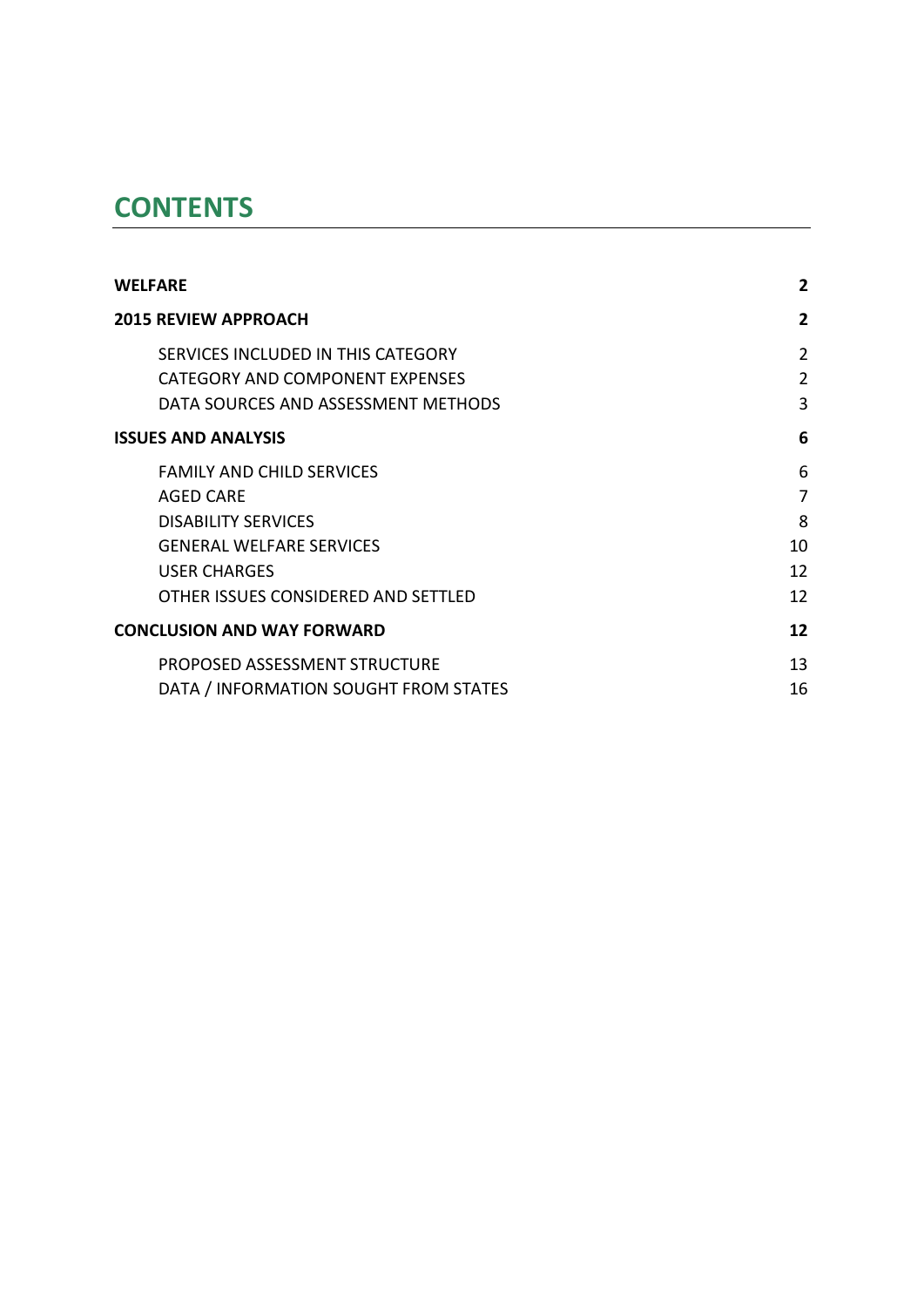# <span id="page-3-0"></span>**WELFARE**

1 This paper provides the Commission staff proposals for the assessment of Welfare expenses for the 2020 Review.

# <span id="page-3-1"></span>**2015 REVIEW APPROACH**

# <span id="page-3-2"></span>**Services included in this category**

- 1 The Welfare category encompasses State expenses on the provision of welfare services, comprising:
	- family and child services (dominated by child protection-related expenses)
	- aged care services
	- services for people with a disability
	- general welfare services (including concessions, assistance to the homeless, women's shelters and information, advice and referral services).

## <span id="page-3-3"></span>**Category and component expenses**

2 The assessment of welfare expenses is undertaken in five separate components family and child services, aged care services, services for people with a disability, concessions and a residual, other general welfare. The component expenses for 2016-17 are shown in [Table 1.](#page-3-4) Separate assessments are also made for investment and depreciation expenses.

|                           | Amount  | Proportion of total expenses |
|---------------------------|---------|------------------------------|
|                           | \$m     | %                            |
| Family and child services | 5725    | 33                           |
| Aged care services        | 884     | 5                            |
| Disability services       | 8 2 0 8 | 48                           |
| General welfare           |         |                              |
| Concessions               | 1942    | 11                           |
| Other general welfare     | 506     | 3                            |
| Total                     | 17 266  | 100                          |

#### <span id="page-3-4"></span>**Table 1 Category expenses by function, 2016-17**

Source: Commission estimates based on State-provided data. Adjustments are made to take account of expenses funded by 'no impact' Commonwealth payments and concessions reassigned between components and categories.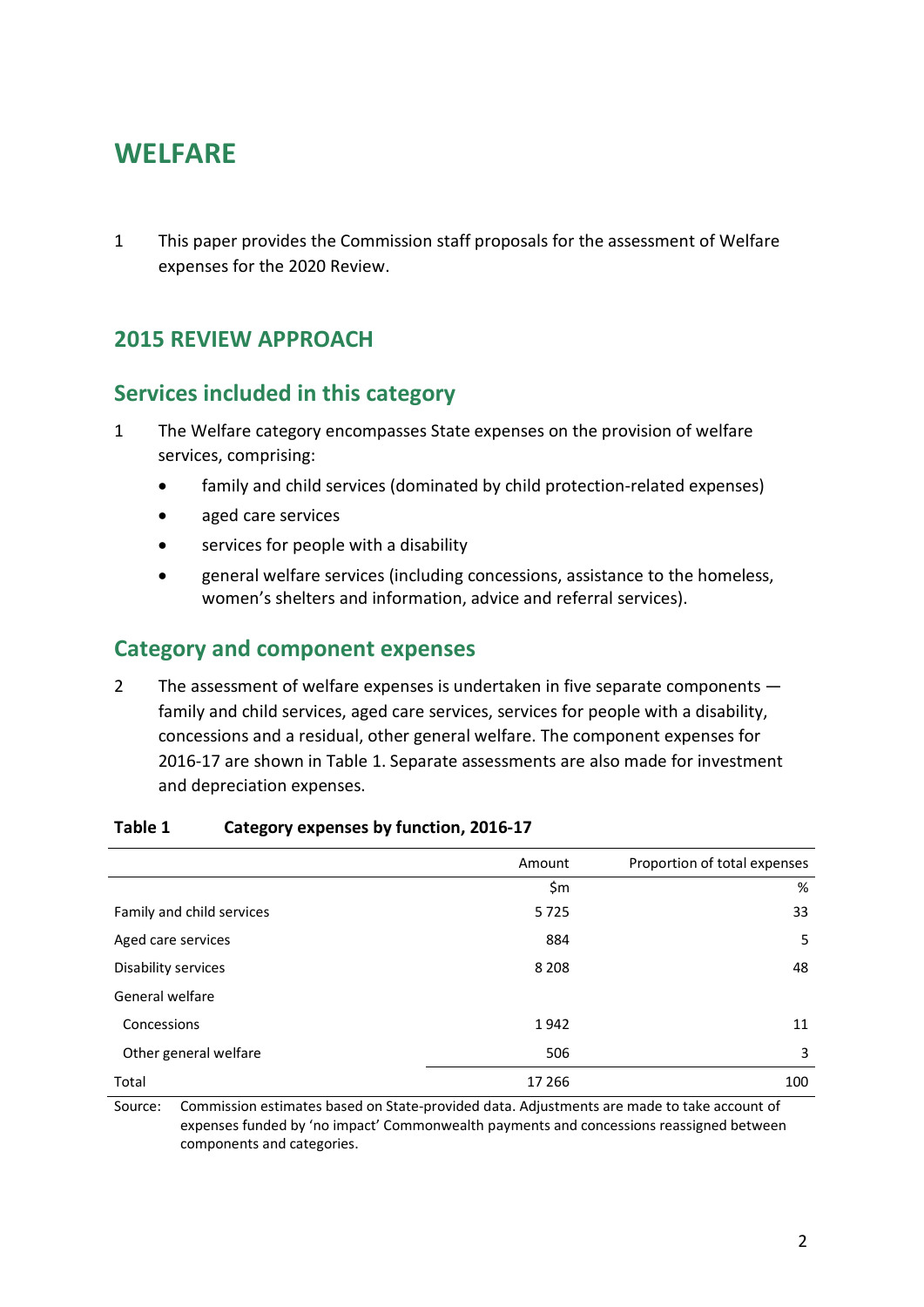# <span id="page-4-0"></span>**Data sources and assessment methods**

### *Family and child services*

3 Family and child expenses are a significant item of State expense, accounting for 33% of total category expenses. Estimated family and child expenses by State are shown in [Table 2.](#page-4-1)

| <b>NSW</b> | Vic     | Qld  | <b>WA</b> | SА  | Tas | <b>ACT</b> | NT  | Total |
|------------|---------|------|-----------|-----|-----|------------|-----|-------|
| Şm         | Şm      | Şm   | Şm        | Şm  | Şm  | Şm         | Şm  | Şm    |
| 1922       | 1 2 3 3 | 1056 | 601       | 468 | 127 | 98         | 220 | 5725  |

#### <span id="page-4-1"></span>**Table 2 Estimated family and child expenses, 2016-17**

Source: Commission estimates based on State-provided data.

- 4 The assessment is based on Australian Institute of Health and Welfare (AIHW) child protection data. It recognises the impact of differences in age, Indigenous status, socio-economic status (SES) and remoteness characteristics of State populations on the cost of providing family and child services. The assessment includes data from only seven States because New South Wales could not provide data by SES status and remoteness.
- 5 The Commission uses Productivity Commission (PC) *Report on Government Services* data to split component expenses between child protection and out-of-home care (OOHC) expenses to enable separate child protection and OOHC assessments because Indigenous use of each is materially different. In addition to the socio-demographic composition (SDC) influences of age, Indigenous status, SES and remoteness, the assessment takes account of regional costs, wage costs and service delivery scale influences.

### *Aged care services*

- 6 For the 2015 Review, with the introduction of the new aged care and related disability services arrangements which took effect for most States from July 2011 (and Victoria from July 2015) under the National Health Reform Agreement, Western Australia was the only State with expenses on basic community care and specialist disability services for older people (those aged over 65 or over 50 for Indigenous) that the Commonwealth did not fund. Because only Western Australia continued to have responsibility in this area and a differential assessment was not material, aged care expenses are assessed equal per capita (EPC).
- 7 The Commonwealth is expected to assume full funding policy and operational responsibility for the Home and Community Care (HACC) program and specialist disability services for older people in Western Australia from July 2018. It took over funding and management of HACC program services in Victoria from July 2016.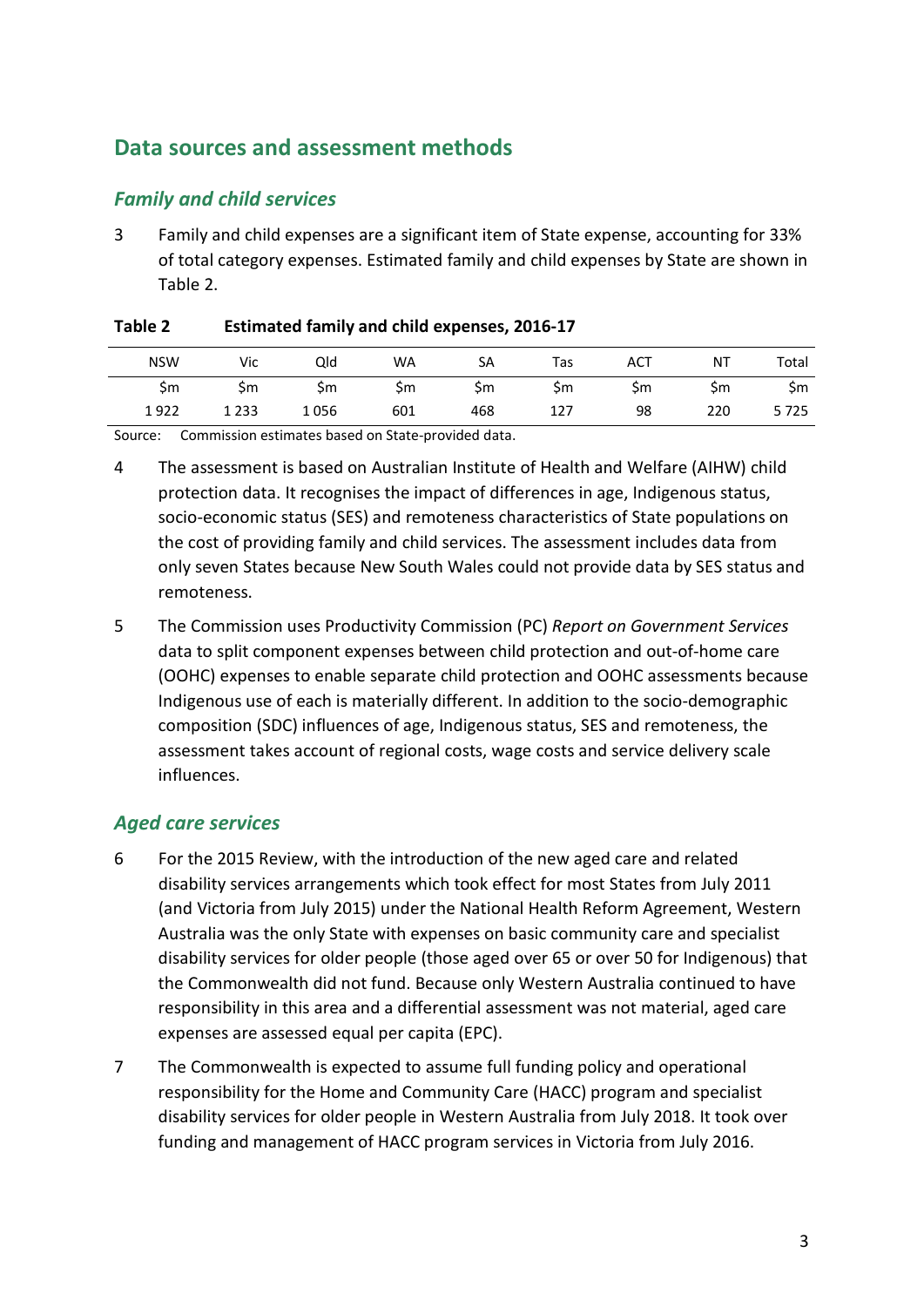#### 8 [Table 3](#page-5-0) shows that State expenses for aged care are small.

| <b>NSW</b> | Vic | Qld | <b>WA</b> | SА | Tas | <b>ACT</b> | NT | Total |
|------------|-----|-----|-----------|----|-----|------------|----|-------|
| Sm         | Şm  | Şm  | Şm        | Şm | Şm  | Şm         | Şm | Şm    |
| 43         | 468 | 136 | 135       | 89 | - 1 |            | ᆚ  | 884   |

#### <span id="page-5-0"></span>**Table 3 Estimated aged care expenses, 2016-17**

Source: Commission estimates based on State-provided data.

### *Disability services*

9 Disability expenses account for close to one half of total category expenses. Estimated disability expenses by State are shown in [Table 4.](#page-5-1)

<span id="page-5-1"></span>

| Table 4<br><b>Estimated disability expenses, 2016-17</b> |  |
|----------------------------------------------------------|--|
|----------------------------------------------------------|--|

| <b>NSW</b> | Vic  | Qld     | WA  | SA  | Tas | <b>ACT</b> | ΝT | Total   |
|------------|------|---------|-----|-----|-----|------------|----|---------|
| Şm         | Şm   | Şm      | \$m | Şm  | Şm  | \$m        | Şm | Şm      |
| 2859       | 1786 | 1 3 9 0 | 986 | 722 | 193 | 150        |    | 8 2 0 8 |

Source: Commission estimates based on State-provided data.

- 10 During the transition to the National Disability Insurance Scheme (NDIS), dual disability services assessments are undertaken — one for the NDIS and one for State expenses associated with existing disability services. Because the implementation of the NDIS was considered to be a major change in Commonwealth-State relations, the change is backcast. For this purpose, State data are obtained annually on the projected share of disability expenses in the application year to split expenses between NDIS and existing disability expenses. Commonwealth Department of Social Services data on the estimated number of 'younger people' (those aged under 65 or under 50 for Indigenous) meeting the (full coverage) access requirements of the NDIS in the application year are used as the driver of both NDIS expenses and existing disability services expenses. Cross-border, wage costs and regional costs influences are also taken into account in the existing disability services assessment.
- 11 *NDIS.* State data indicate that NDIS expenses are estimated to account for an average 71% of projected 2018-19 disability expenses. This share will continue to increase as the NDIS moves to full implementation.
- 12 New South Wales and South Australia are anticipated to be at full scheme in 2018-19. The full scheme has been implemented in the ACT since 1 July 2017 but the ACT will not be contributing financially on a full scheme funding basis until 2019-20. Full scheme arrangements have not yet been agreed with Western Australia, but 2020-21 (the application year for the 2020 Review) has been agreed as the full scheme date in its transition agreement. The other States are anticipated to be at full scheme in 2019-20.
- 13 When the NDIS becomes fully operational, State contributions will change from payments that recognise the number of people covered by the scheme in each State to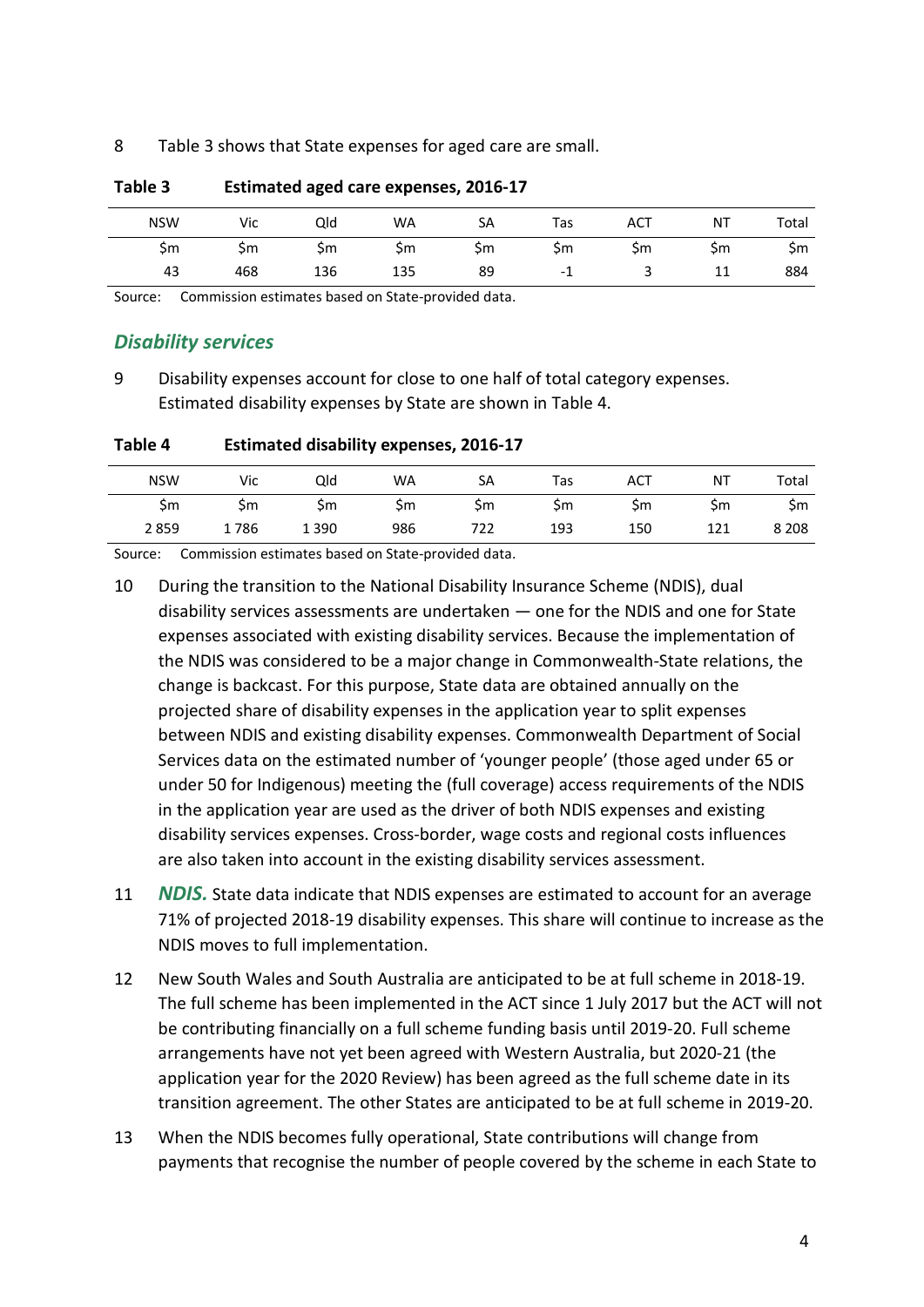EPC contributions based on State population shares at Census time. Because at that time, State policies will have no influence on their NDIS expenses, the Commission said, in the 2015 Review report, that State contributions would be assessed actual per capita (APC) to capture the annual change in population shares.

14 *Non-NDIS disability services.* In the 2015 Review report, the Commission said it would continue its 'dual' assessment approach, with concurrent assessments of State needs in relation to the NDIS and existing disability services, until the non-NDIS service provision assessment was no longer material.

### *Concessions*

15 [Table 5](#page-6-0) shows expenses relating to concessions for rates, water and wastewater, and electricity and other energy concessions.

<span id="page-6-0"></span>

| Table 5 | <b>Estimated concessions expenses, 2016-17</b> |
|---------|------------------------------------------------|
|---------|------------------------------------------------|

| <b>NSW</b> | Vic | Qld | <b>WA</b> | SА  | Tas | <b>ACT</b> | NT | Total |
|------------|-----|-----|-----------|-----|-----|------------|----|-------|
| Şm         | Şm  | Şm  | Şm        | Şm  | Şm  | Şm         | Şm | Şm    |
| 473        | 527 | 263 | 403       | 134 | 70  | 42         | 30 | 1942  |

Source: State-provided data.

16 Concessions are assessed using State shares of the number of pensioner concession card plus health care card holders in each State (using Centrelink and Department of Veterans' Affairs data) as a proportion of State populations.

## *Other general welfare*

 $\overline{a}$ 

- 17 The other general welfare assessment is based on the relative proportions of State populations in the bottom quintile of the ABS 2006 socio-economic index for individuals (SEIFI), adjusted for changes in the relative proportions of State populations with concession cards<sup>[1](#page-6-1)</sup> between the 2006 and 2011 Censuses. Cross-border, wage costs and regional costs influences are taken into account.
- 18 Other general welfare expenses, which are derived as a residual after making various adjustments to the ABS GFS expenses data, were estimated to be around \$0.5 billion in 2016-17. Homelessness services account for the bulk of expenses. State recurrent expenses on specialist homelessness services in [2](#page-6-2)016-17 were \$817 million.<sup>2</sup> (It may be that some States have assigned some or all of homelessness service expenses to housing GPCs.)

<span id="page-6-1"></span><sup>&</sup>lt;sup>1</sup> Pensioner Concession Card and Health Care Card holders (other than age pension recipients).<br><sup>2</sup> Productivity Commission, *Report on Government Services 2018*, Table 19A.1.

<span id="page-6-2"></span>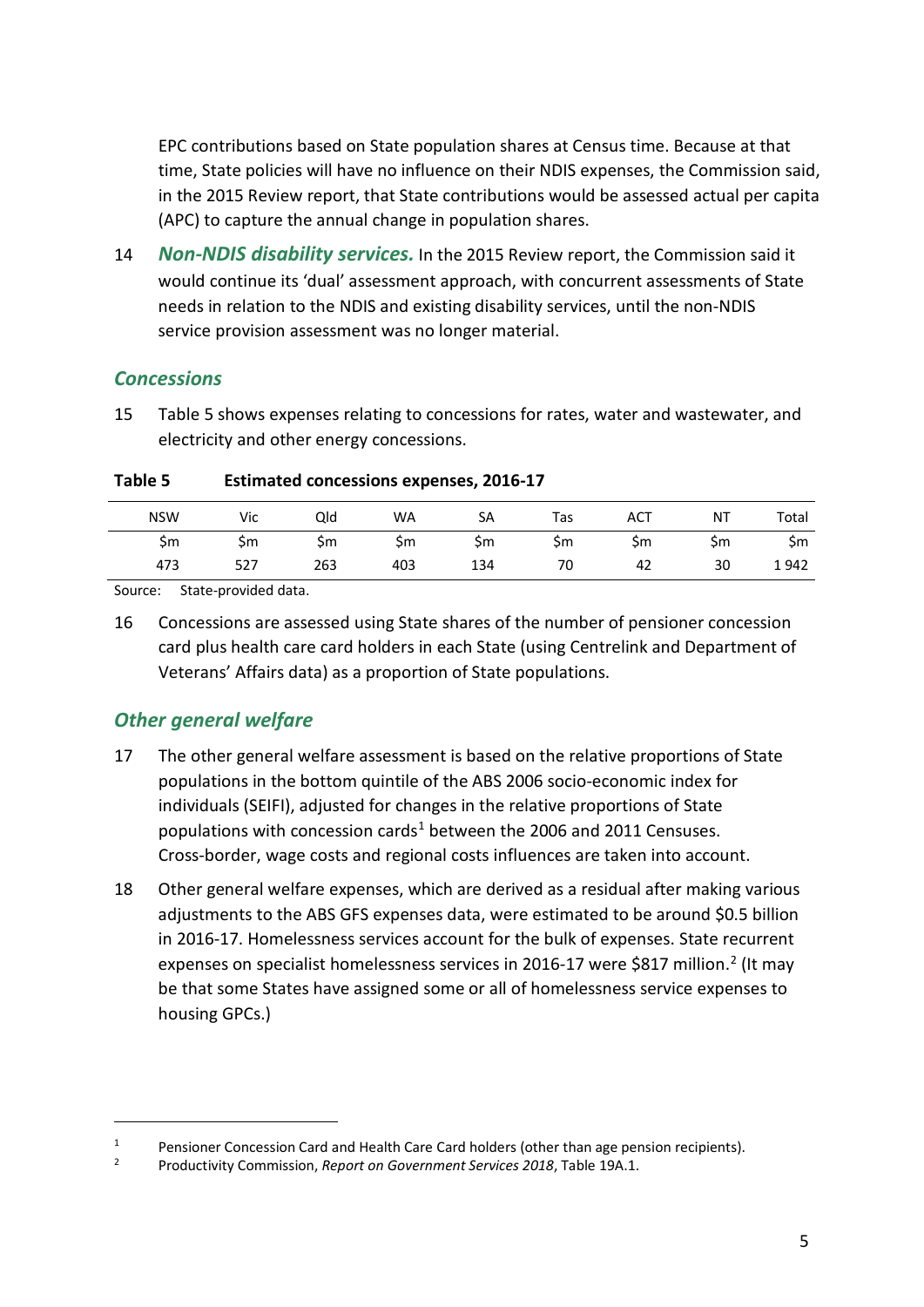### *Investment and depreciation*

19 Investment and depreciation expenses are assessed using the weighted service users of the Welfare category components. Interstate differences in wage levels, the price of materials and other unavoidable factors affecting the cost of services and infrastructure are also taken into account. In addition, the investment assessment recognises the impact of differences between States in population growth on the need for infrastructure.

### *GST redistribution*

20 [Table 6](#page-7-2) shows the GST redistributed by each component of the welfare assessment.

|                                     | <b>NSW</b> | Vic    | Qld | <b>WA</b> | <b>SA</b> | Tas | <b>ACT</b> | ΝT   | Redist |
|-------------------------------------|------------|--------|-----|-----------|-----------|-----|------------|------|--------|
|                                     | \$m        | \$m    | \$m | \$m       | \$m       | \$m | \$m        | \$m  | \$m    |
| Family and child services           | 1          | $-416$ | 206 | 35        | $-26$     | 34  | $-36$      | 203  | 479    |
| Aged care services                  | 0          | 0      | 0   | 0         | 0         | 0   | 0          | 0    | 0      |
| NDIS disability services            | 15         | $-150$ | 51  | 0         | 29        | 23  | -6         | 37   | 156    |
| <b>Existing disability services</b> | -3         | $-36$  | 12  | 5         | 5         | 5   | 0          | 12   | 39     |
| Concessions                         | -9         | 5      | 13  | $-39$     | 31        | 18  | $-15$      | $-4$ | 66     |
| Other general welfare               | 1          | $-10$  | 4   | $-10$     | 9         | 5   | -3         | 4    | 23     |
| Total                               | 5          | $-607$ | 286 | -9        | 48        | 86  | $-61$      | 253  | 677    |

#### <span id="page-7-2"></span>**Table 6 GST redistribution, Welfare category**

<span id="page-7-0"></span>Source: 2018 Update.

 $\overline{a}$ 

# **ISSUES AND ANALYSIS**

# <span id="page-7-1"></span>**Family and child services**

- 21 Staff consider the current assessment approach remains appropriate. The significance of the identified drivers can be gauged from the following statistics for Australia for 2015-16.
	- Indigenous children were seven times as likely as non-Indigenous children to have received child protection services and ten times as likely as non-Indigenous children to be in out-of-home care. [3](#page-7-3)
	- Children from very remote areas were four times as likely as those from major cities to be the subject of a 'substantiation' [4](#page-7-4) (this largely reflects large numbers

<span id="page-7-3"></span><sup>3</sup> AIHW, *Child protection Australia 2015–16*, pp 16, 52.

<span id="page-7-4"></span><sup>4</sup> AIHW, *Child protection Australia 2015–16*, pp 26. Substantiations refer to child protection notifications made to relevant authorities where, after investigation, it is concluded that there is reasonable cause to believe the child had been, was being, or was likely to be, abused, neglected or otherwise harmed.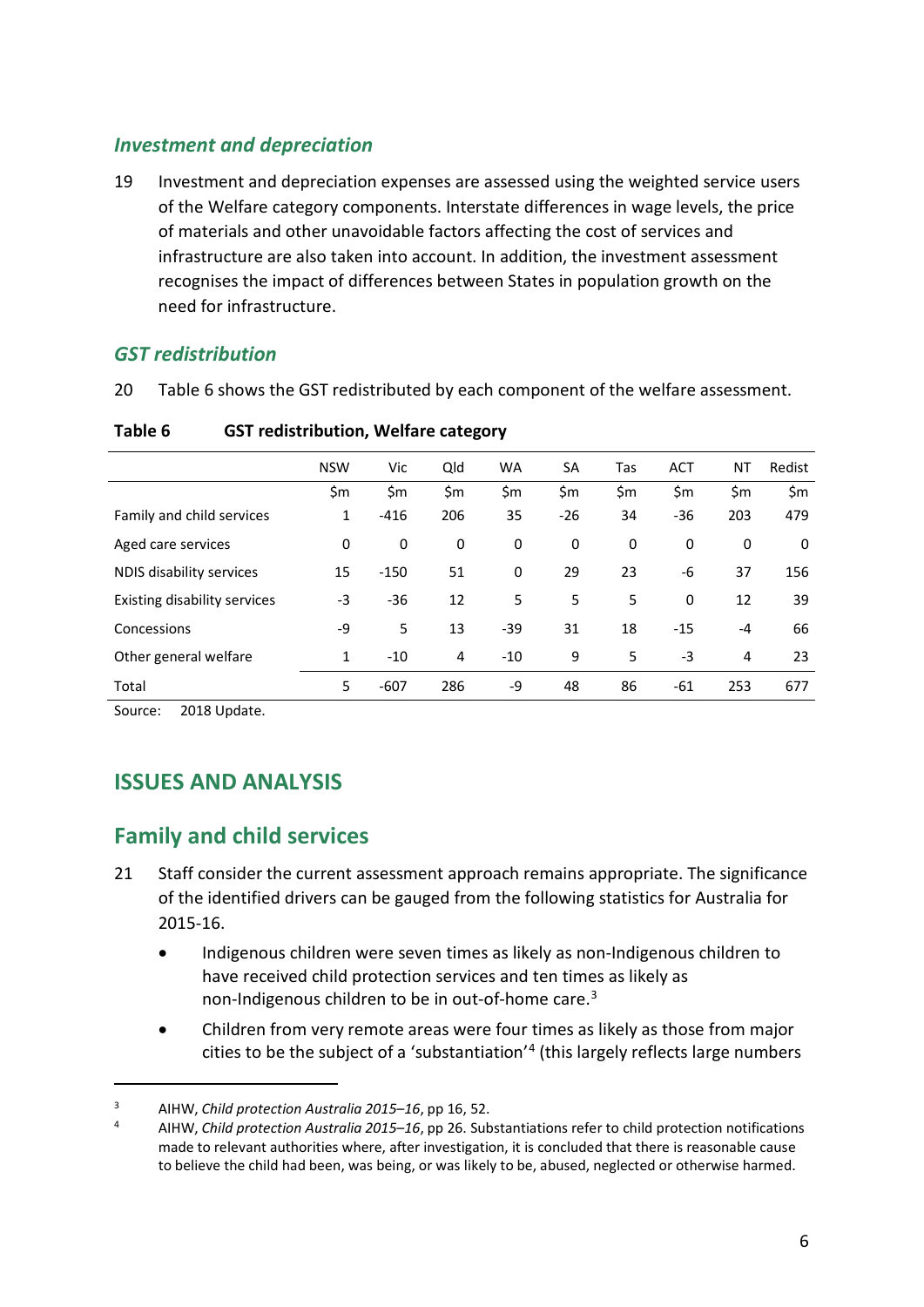of Indigenous substantiations in remote areas which Commission calculations show are 14% higher than Indigenous substantiations in non-remote areas).

- Children who were the subject of a substantiation were around five times as likely to be from the lowest socio-economic areas compared to the highest<sup>[5](#page-8-1)</sup> (the divergence is more marked for non-Indigenous children, for whom substantiations in the bottom two NISEIFA quintiles was more than twice as high as those in the top three quintiles).
- 22 If data from New South Wales disaggregated by SES and region become available in the coming years, staff will integrate them into the assessment. The AIHW is also trying to progress a cultural and linguistic diversity (CALD) and disability dimension in their unit record data, with extra impetus from the recent Senate inquiry into out-ofhome care. [6](#page-8-2) If data were to become available in due course, we could look into the case for incorporating extra disabilities. A CALD measure could be the preferred language spoken at home or maybe parent country of birth, but we would also need to get a satisfactory measure of CALD/non-CALD costs.

Staff propose to recommend the Commission:

• retain the current assessment methodology for family and child services but stay in contact with the AIHW on developments concerning their unit record database, including whether data might become available for New South Wales and a possible CALD and/or disability measure.

# <span id="page-8-0"></span>**Aged care**

 $\overline{a}$ 

23 With HACC and specialist disability services for older people no longer a State responsibility in Victoria and, imminently, Western Australia, staff expect net expenses to be small by 2020-21, the application year of the 2020 Review. The aged care component could be retained and the expenses assessed EPC. However, for simplicity, staff would prefer to merge the expenses with other general welfare expenses and assess them using a general low socio-economic status (SES) measure.

<span id="page-8-1"></span><sup>5</sup> AIHW, *Child protection Australia 2015–16*, pp 27. The AIHW measures socio-economic status by allocating the relevant Socio-Economic Indexes for Areas (SEIFA) population-based (2011 Census population) quintile score to postcode information available for the child or young person. 6 Parliament of Australia, *Out of home care*, available at the [APH website](http://www.aph.gov.au/Parliamentary_Business/Committees/Senate/Community_Affairs/Out_of_home_care) (www.aph.gov.au). Accessed

<span id="page-8-2"></span>April 2017.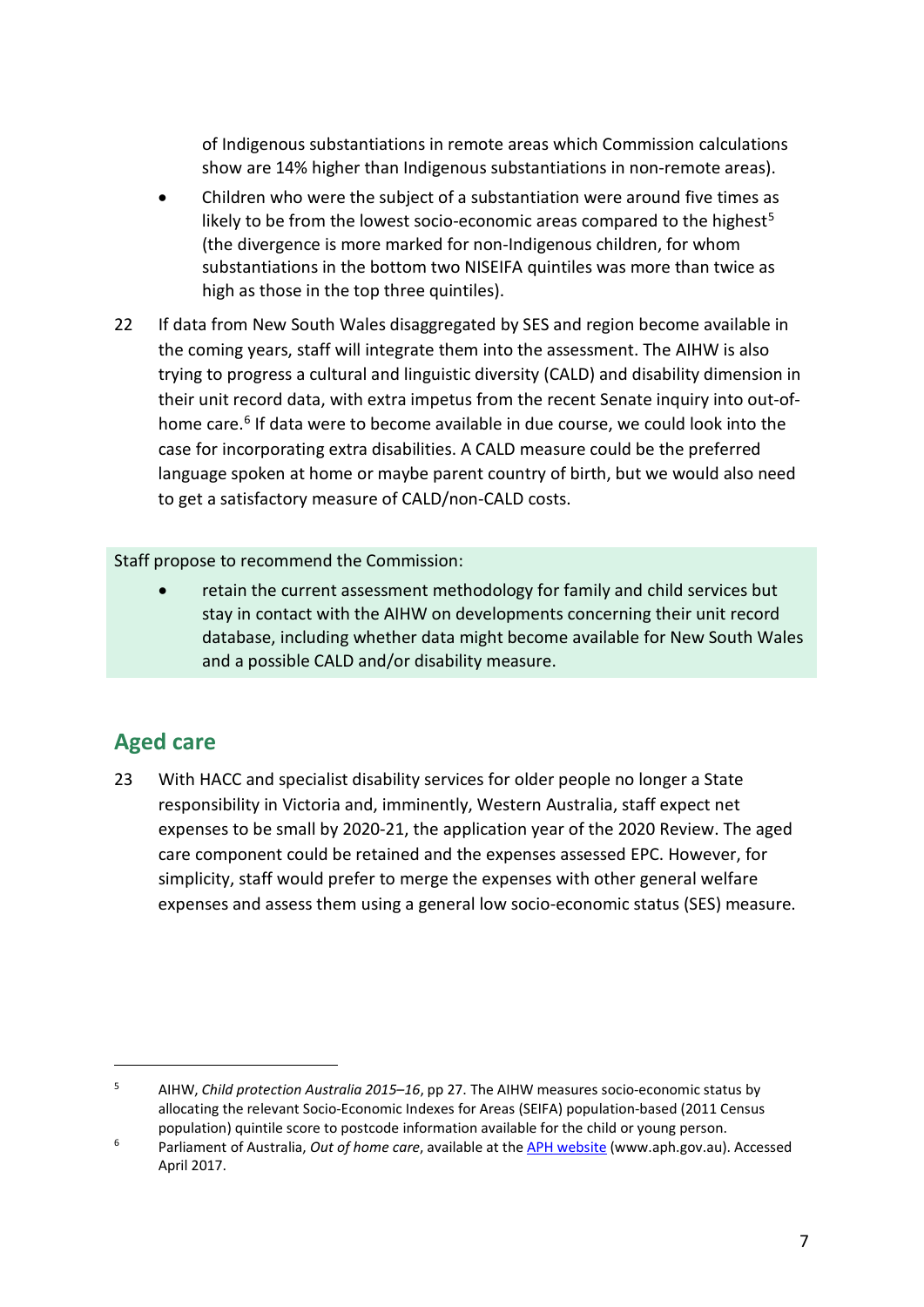Staff propose to recommend the Commission:

• merge States' residual aged care expenses with other general welfare expenses and assess them using a general low SES measure.

# <span id="page-9-0"></span>**Disability services**

### *NDIS*

 $\overline{a}$ 

- 24 When the NDIS achieves full implementation, State contributions will change from payments that recognise the number of people covered by the scheme in each State to contributions based on State population shares at Census time. An APC assessment of NDIS full scheme expenses was therefore proposed in the 2015 Review.
- 25 Our understanding is that until population data from the 2021 Census become available to reset the State contributions, States will contribute based on their population shares at the time of the 2011 Census. The change in population shares over that period would have a material impact on the GST distribution. As such, the intended APC assessment of State contributions remains appropriate.
- 26 However, it is now evident that an APC assessment of NDIS full scheme expenses could not be used without some modification. Specifically, Western Australia's expenses need to be made consistent with those of other States.
	- Unlike other States' NDIS services, which are run under a centralised system, the Western Australian model of the NDIS ('My Way') will be locally run and administered, and for the purpose, Western Australia will establish a WA NDIS authority. The authority will be fully funded by Western Australia.
	- In addition and again unlike other States, Western Australia will be required to contribute to the cost of all non-package related costs — Information, Linkages and Capacity Building supports and local coordination — together with a significant share of any cost overruns.
- 27 To address this issue, the Commission propose to estimate Western Australia's contribution based on the State's population share at Census time. Any excess NDIS expenses would be included in the other general welfare expenses component and assessed the same way as the other expenses in that component.
- 28 NDIS is scheduled to be fully implemented in seven States by 2019-20, which is the application year of the 2019 Update. However, the PC's October 2017 review of NDIS costs found that the rollout timetable would not be met and the full scheme could be delayed beyond the dates anticipated in the Heads of Agreement. [7](#page-9-1) Staff intend to raise the assessment of NDIS expenses as part of the 2019 Update new issues process.

<span id="page-9-1"></span> $7$  Productivity Commission, National Disability Insurance Scheme (NDIS) Costs, October 2017, page 92. Available at the [Productivity Commission website](http://www.pc.gov.au/inquiries/completed/ndis-costs/report/ndis-costs.pdf) (http://www.pc.gov.au). Accessed March 2018.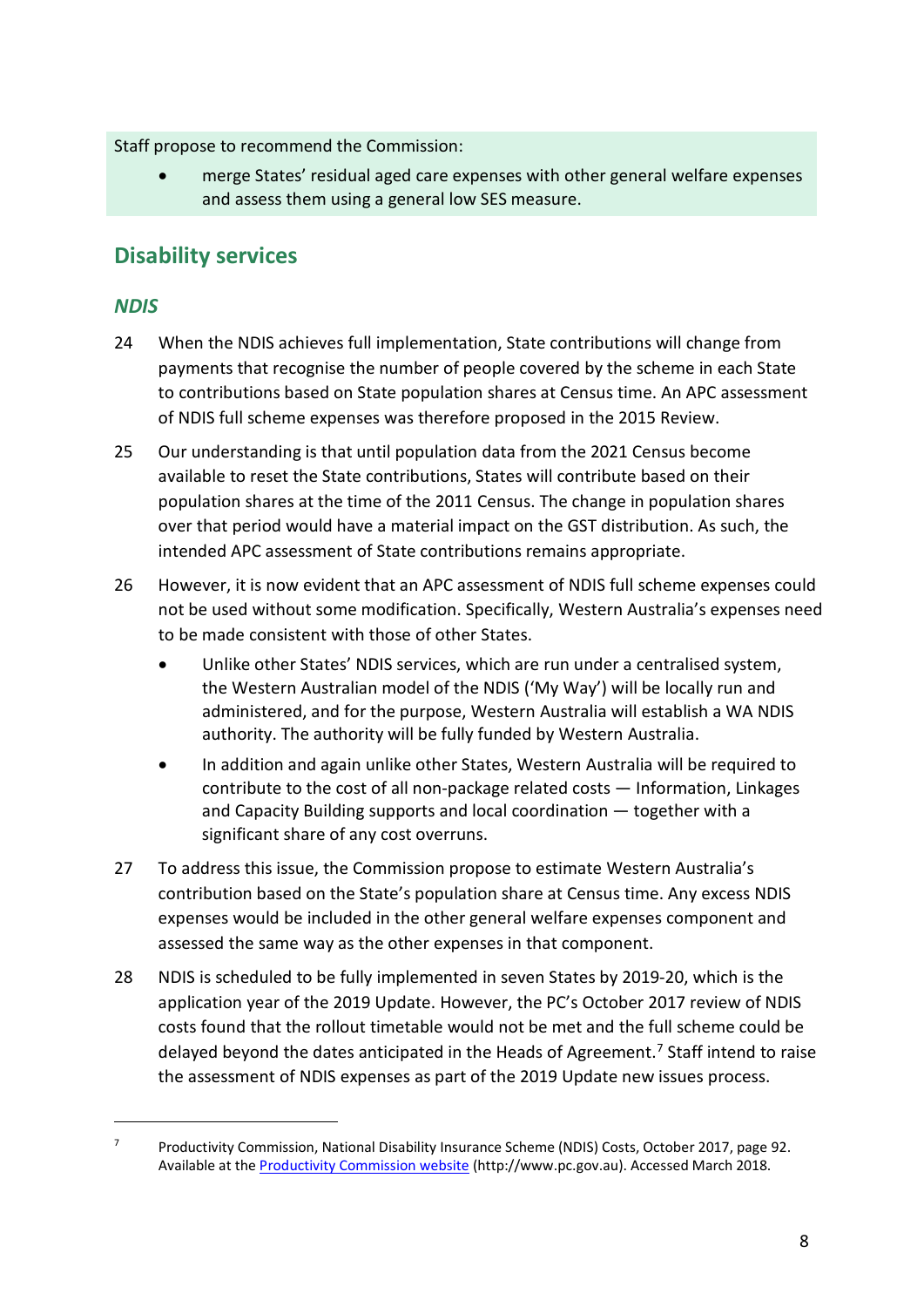#### Staff propose to recommend the Commission:

• assess NDIS expenses APC at full implementation in the 2020 Review, subject to decisions on this issue taken in the 2019 Update.

### *Non-NDIS disability services*

- 29 In its 2015 Review report, the Commission said that, upon full implementation of the NDIS, it would continue the dual assessment approach until the non-NDIS disability services assessment is no longer material.
- 30 Staff have tested the materiality of the current non-NDIS disability expenses assessment by comparing its GST redistribution with that of the most likely alternative assessment, that is, the low SES assessment used in the other general welfare component. The other general welfare component is where non-NDIS expenses would be re-allocated if the assessment is not material. We have used the 2018 Update non-NDIS disability expenses of around \$1.3 billion for the calculation. They reflect an average share across States of application year disability services expenses attributed to the NDIS of 84% and, as such, could be expected to overestimate the non-NDIS expenses after full implementation.
- 31 We also consider current information suggests an assessment based on the number of people in low SES groups will be the most appropriate after the NDIS is fully implemented. This is because any remaining non-NDIS State expenses at that time are likely to target gaps between NDIS and mainstream services and support provided to people who cannot access NDIS services.
- 32 [Table 7](#page-11-1) shows the GST redistribution of:
	- the current non-NDIS disability expenses assessment
	- an assessment of non-NDIS expenses based on the low SES measure used in the other general welfare component
	- the net difference.

It shows the two assessments are not materially different from each other, using the \$35 per capita materiality threshold. This suggests the staff proposal to re-allocate the remaining non-NDIS disability expenses to the other general welfare component and assess them using the same measure of low SES population is reasonable.

33 Staff intend to raise the treatment of non-NDIS expenses as part of the 2019 Update new issues process.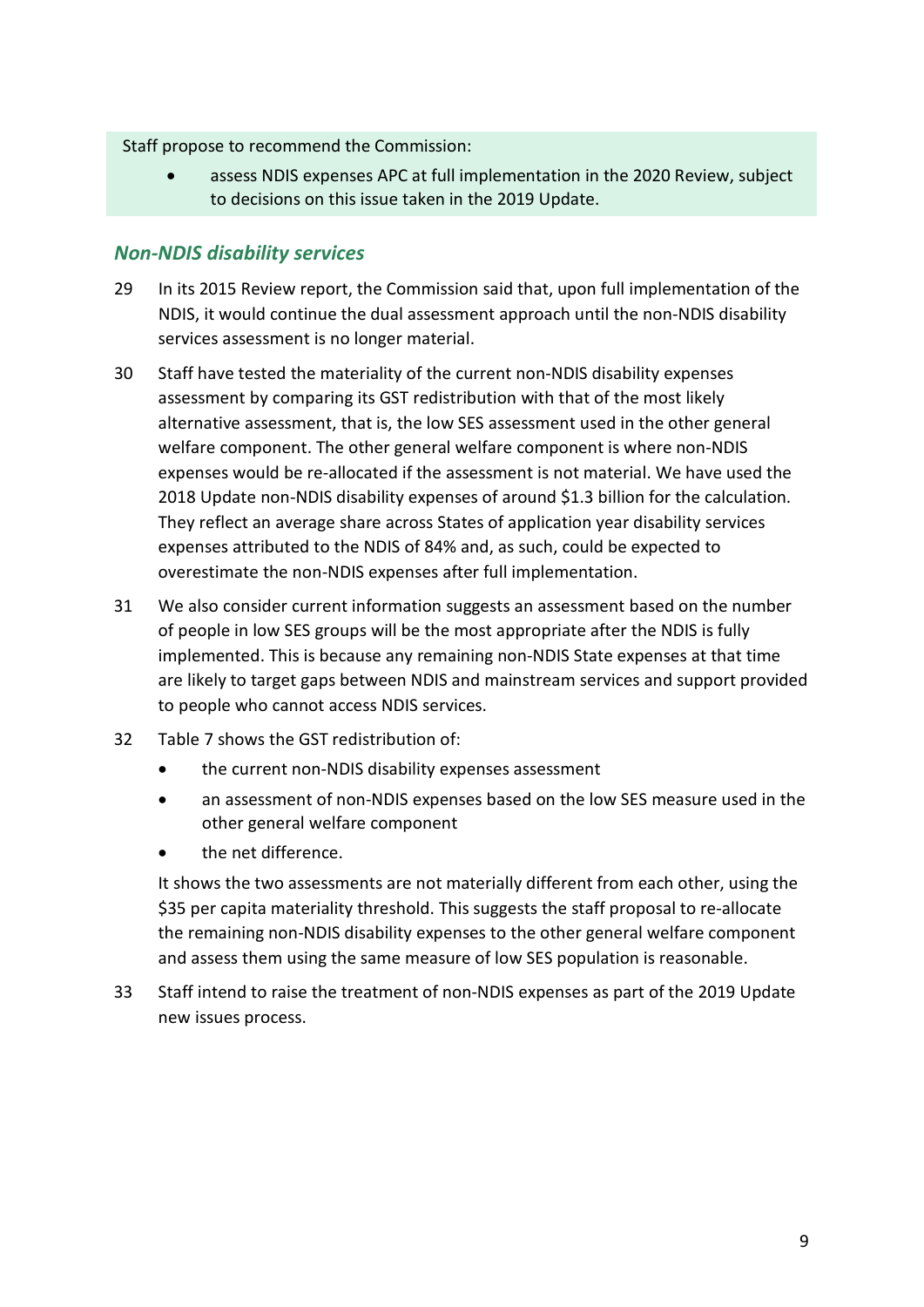#### Staff propose to recommend the Commission:

• re-allocate non NDIS expenses to the other general welfare component and assess them using the same measure of low SES as that used for other general welfare expenses after the full implementation of NDIS, subject to decisions on this issue taken in the 2019 Update.

|                                       | <b>NSW</b> | Vic   | Qld            | <b>WA</b> | <b>SA</b>      | Tas | <b>ACT</b> | ΝT   | Redist |
|---------------------------------------|------------|-------|----------------|-----------|----------------|-----|------------|------|--------|
|                                       | \$m        | \$m   | \$m            | \$m       | \$m            | \$m | \$m        | \$m  | \$m    |
| <b>Current non-NDIS</b><br>assessment |            |       |                |           |                |     |            |      |        |
| \$m                                   | 3          | $-22$ | 9              | $-2$      | 3              | 3   | $-1$       | 6    | 25     |
| \$pc                                  | 0          | $-3$  | $\overline{2}$ | $-1$      | $\overline{2}$ | 7   | $-3$       | 25   | 1      |
| Low SES measure                       |            |       |                |           |                |     |            |      |        |
| \$m                                   | 8          | $-17$ | 6              | $-28$     | 22             | 12  | -9         | 5    | 54     |
| \$pc                                  | 1          | -3    | $\mathbf{1}$   | $-11$     | 13             | 23  | $-21$      | 22   | 2      |
| Net effect                            |            |       |                |           |                |     |            |      |        |
| \$m                                   | 5          | 5     | $-3$           | $-26$     | 19             | 8   | -8         | $-1$ | 37     |
| \$pc                                  | 1          | 1     | $-1$           | $-10$     | 11             | 16  | $-18$      | $-4$ | 1      |

#### <span id="page-11-1"></span>**Table 7 GST redistribution of possible assessments of non-NDIS expenses**

<span id="page-11-0"></span>Source: Staff calculation.

# **General welfare services**

### *Concessions*

- 34 Staff propose to retain the current assessment method for the concessions component in the 2020 Review. That assessment is based on the number of pensioner concession card and health care card holders in each State as a proportion of State population. This is a relevant and policy neutral indicator because while the eligibility criteria and entitlements differ across States, all States offer concessions to individuals with Commonwealth Pensioner Concession Cards and most also offer concessions to Commonwealth Health Care Card holders [\(Table 8\)](#page-12-0).
- 35 Concessions do not vary by location other than in Western Australia, where a higher water consumption rebate is available to those living in regions other than in the metropolitan area. An air conditioning rebate is also available to concession card holders (not Seniors Cards) living in areas of Western Australia that experience prolonged periods of heat discomfort.

#### Staff propose to recommend the Commission:

• retain the current assessment methodology for concessions.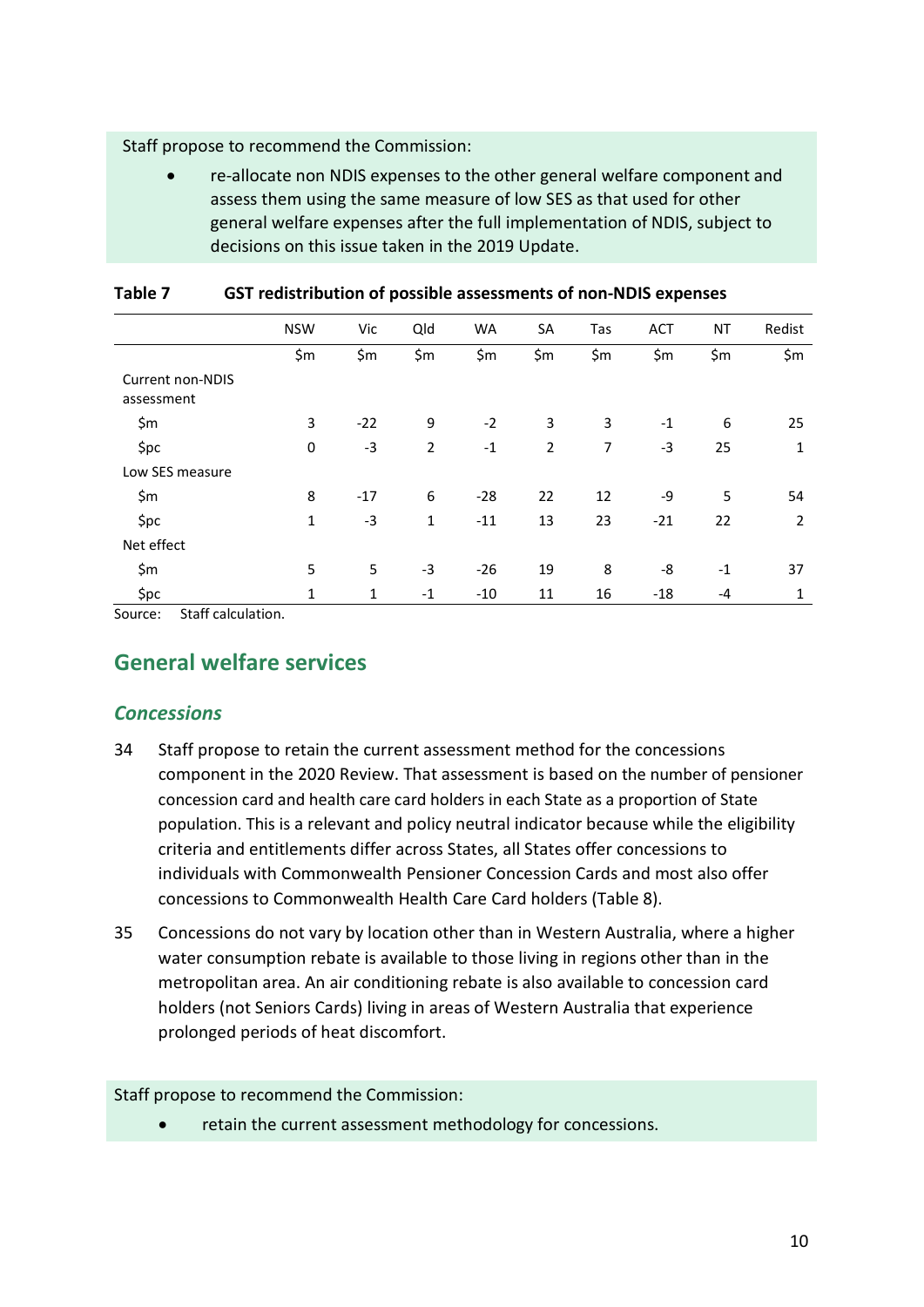|                                 | <b>NSW</b> | Vic        | Qld        | <b>WA</b>                   | SA                             | Tas            | <b>ACT</b> | NT                          |
|---------------------------------|------------|------------|------------|-----------------------------|--------------------------------|----------------|------------|-----------------------------|
| Electricity and<br>other energy | PCC/HCC    | PCC/HCC    | PCC/SC     | PCC/<br>HCC/<br><b>CSHC</b> | PCC/HCC<br>(c)/<br><b>CSHC</b> | PCC/<br>HCC/SC | PCC/HCC    | PCC/<br>HCC/<br><b>CSHC</b> |
| Water and<br>wastewater         | PCC        | PCC/HCC    | <b>PCC</b> | PCC/<br>CSHC/<br>SC(b)      | PCC/HCC<br>(c)                 | PCC/HCC        | PCC/HCC    | PCC/<br>HCC/<br><b>CSHC</b> |
| Rates                           | <b>PCC</b> | <b>PCC</b> | <b>PCC</b> | PCC/<br>CSHC/<br>SC(b)      | (a)                            | PCC/HCC        | <b>PCC</b> | PCC/<br>HCC/<br><b>CSHC</b> |

#### <span id="page-12-0"></span>**Table 8 State eligibility criteria for concessions**

Notes: PCC = Pensioner Concession Card, HCC = Health Care Card, CSHS = Commonwealth Seniors Health Card, SC = Seniors Card.

Health Care Cards are issued automatically to people on Parenting Payment Partnered and various benefits and allowances including Newstart; low income earners may also be eligible for a Low Income Health Care Card.

The Commonwealth Seniors Card eligibility is based on age and an income test.

Seniors Cards are available to those 60 years of age or over, and not working more than a set numbers of hours per week in paid employment.

DVA Gold Card holders are also eligible for most concessions.

(c) Concession is available to holders of a Pensioner Concession Card and those receiving certain Centrelink payments.

Source: State government and utility websites.

## *Other general welfare*

 $\overline{a}$ 

- 36 Staff have considered the option of re-allocating homelessness related expenses to the housing category because services to the homeless can be considered another facet of services for social housing. After investigating this option, it has become apparent that needs in relation to homelessness services differ from those relating to social housing, a point made by Tasmania.<sup>[8](#page-12-1)</sup> For example, services offered to the homeless may include counselling and other services in relation to drug and alcohol abuse, gambling, family and relationship breakdown, domestic violence and physical and sexual abuse. Therefore, staff consider that it may not be appropriate to apply the social housing disabilities to services to the homeless expenses.
- 37 Staff therefore propose to retain homelessness related expenses within the other general welfare component and assess needs using a low SES measure.

<sup>(</sup>a) South Australia ceased its rates concessions from 1 July 2015 but in its place it provides a Cost of Living Concession which can be put towards the area of greatest needs, whether that is electricity, gas and water bills or council rates.

<sup>(</sup>b) Seniors Card holders are entitled to a lower concession than holders of a PCC or CSHC. Western Australia also provides a Cost of Living Rebate to Seniors Card holders.

<span id="page-12-1"></span><sup>8</sup> Tasmania's response to Staff Research Paper, CGC 2016-14-S, *What States Do - Housing Services.*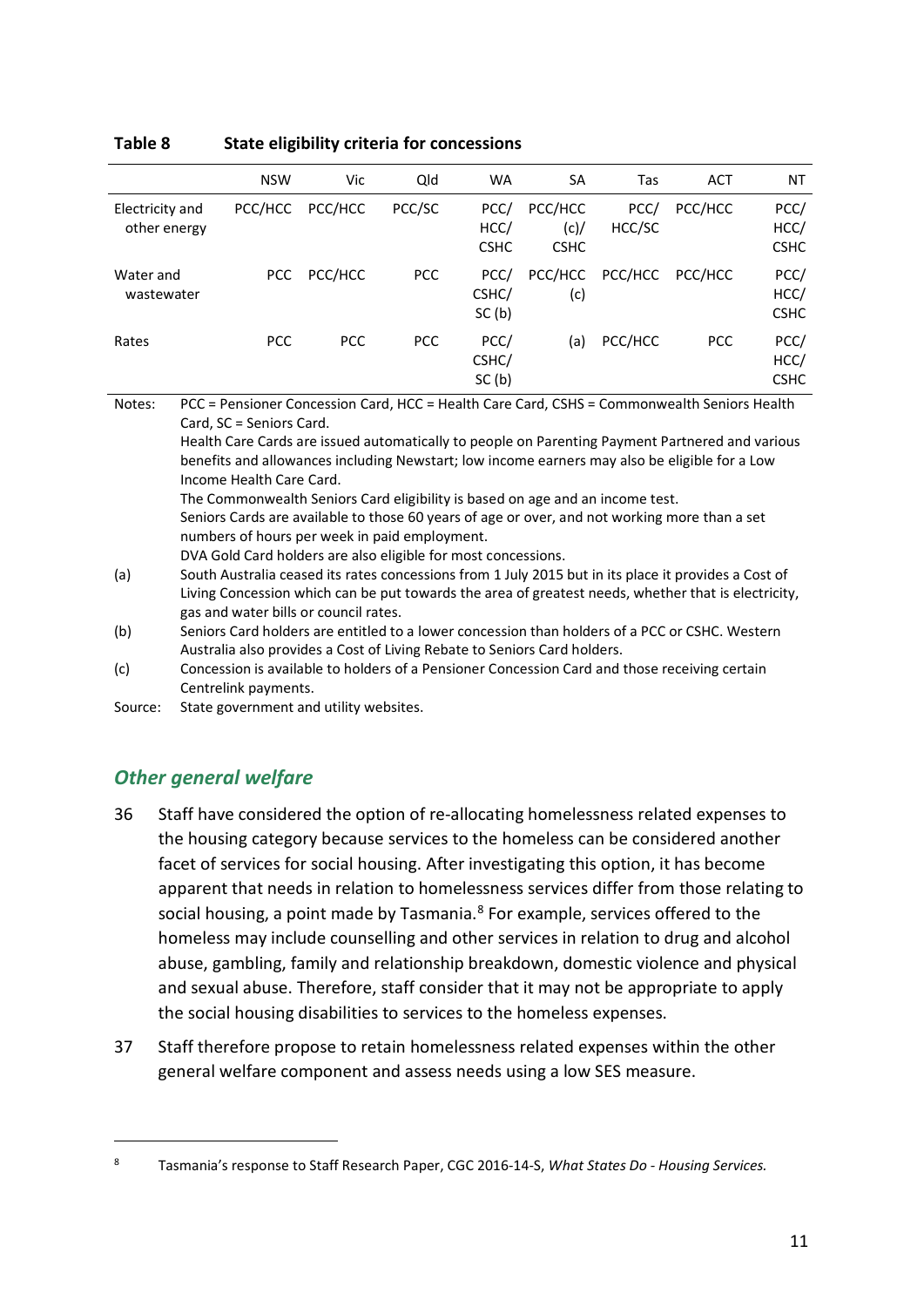38 The 2015 Review measure of low SES is based on the ABS SEIFI developed using 2006 Census data. Staff understand that the ABS is considering updating its SEIFI measure with 2016 Census data. If the ABS updates SEIFI, we would use it in assessing other general welfare expenses. If an updated SEIFI is not available for the 2020 Review, staff propose to use the relative proportion of State populations in the bottom quintile of the 2016 Census individual income, consistent with the SEIFI measure.

Staff propose to recommend the Commission:

- retain homelessness related expenses within the other general welfare component of the Welfare category
- if the ABS updates SEIFI, use it to measure needs for other general welfare expenses. If an updated SEIFI is not available for the 2020 Review, use the relative proportions of State populations in the bottom quintile of the 2016 Census individual income.

## <span id="page-13-0"></span>**User charges**

39 Staff consider that user charges are not affected by the same disabilities used to assess the various components of welfare expenses. The amounts involved are small (less than 2% of category expenses) and a significant proportion of them relate to aged care services, which do not impact on GST shares.

Staff propose to recommend the Commission:

• assess revenues from user charges on an EPC basis in the Other revenue category.

# <span id="page-13-1"></span>**Other issues considered and settled**

40 A location disability will be retained in the family and child and other general welfare assessments.

# <span id="page-13-2"></span>**CONCLUSION AND WAY FORWARD**

41 Going forward, family and child services and concessions are expected to become the largest components of the Welfare category for which disabilities are assessed. This is because State aged care services will fall to insignificant levels once the data reflect the Commonwealth's takeover of full responsibility for HACC and specialist disability services for older people in all States. Furthermore, disability services will largely fold into the NDIS and be provided by the NDIA, an independent statutory agency.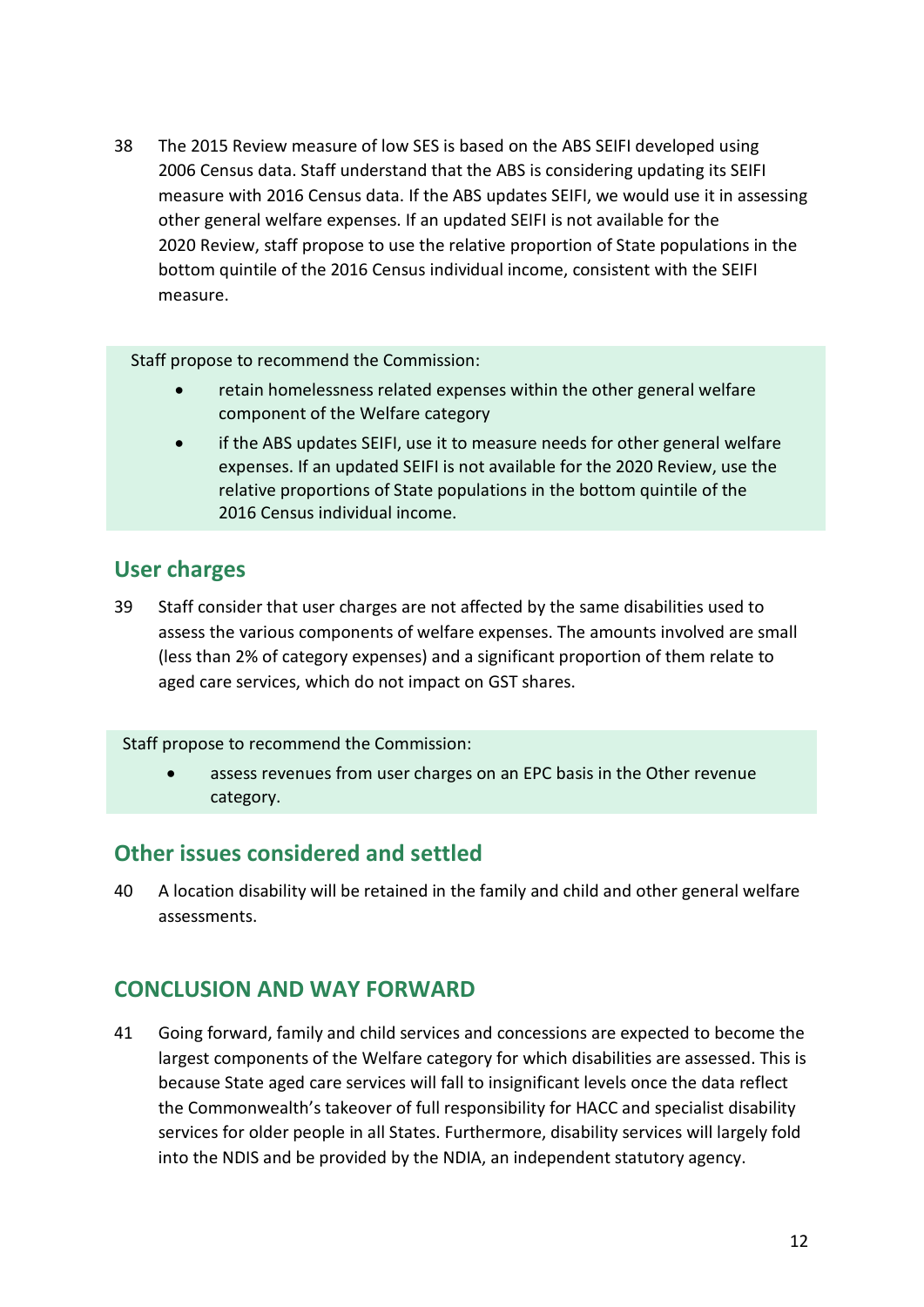- 42 We consider these two assessments settled.
- 43 Staff also propose that non-NDIS disability expenses be grouped with other general welfare expenses and assessed using a low SES measure as such an assessment is unlikely to differ materially from a separate assessment of non-NDIS disability expenses.
- 44 Further, staff propose to combine aged care expenses with other general welfare expenses and assess them using a low SES measure.
- 45 We seek State views on the appropriate treatment of homelessness expenses.

# <span id="page-14-0"></span>**Proposed assessment structure**

46 Staff propose the following assessment structure for this category in the 2020 Review.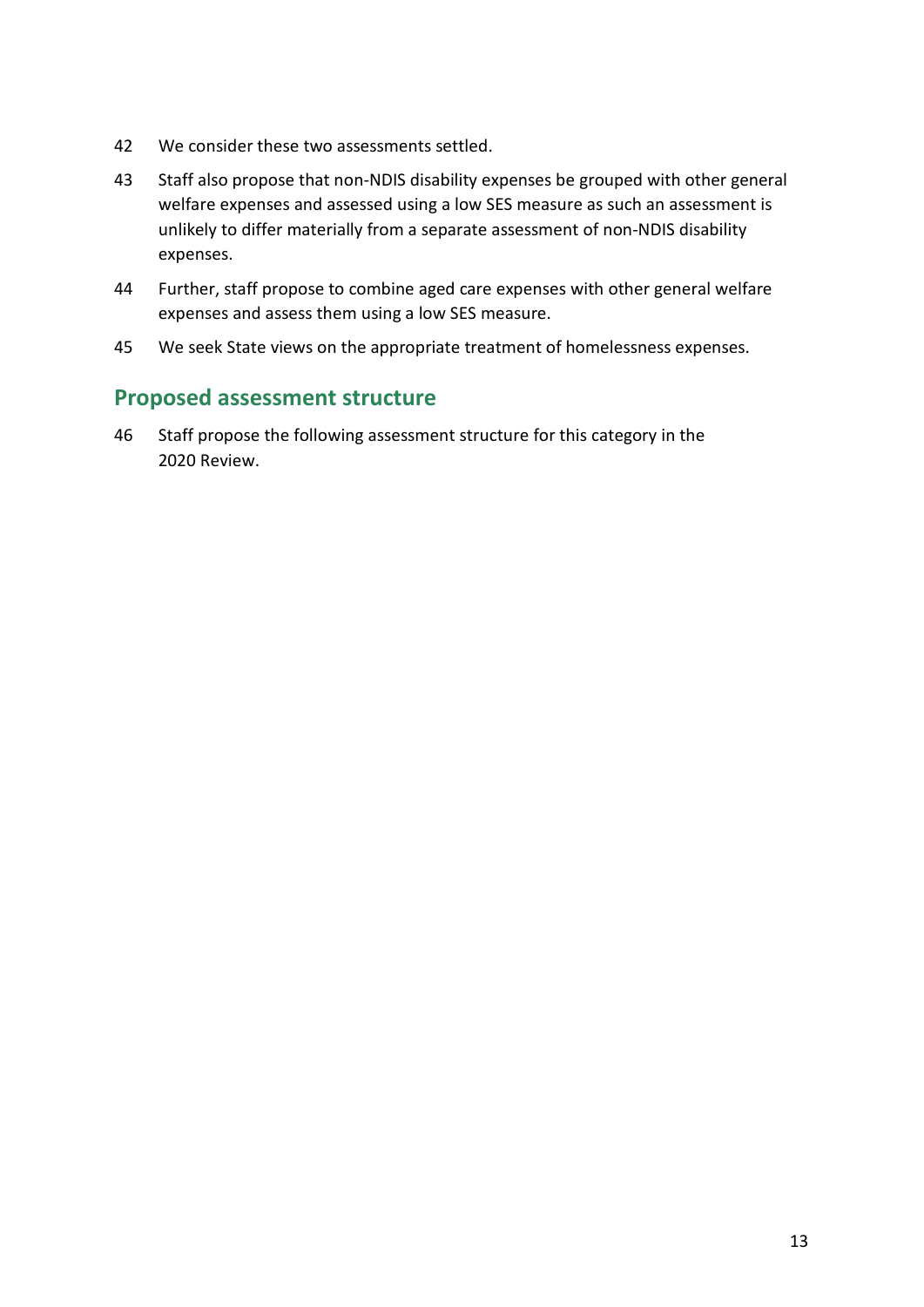| C           | Disability | Influence measured by disability                                                                    |
|-------------|------------|-----------------------------------------------------------------------------------------------------|
| o           |            |                                                                                                     |
|             |            |                                                                                                     |
| m           |            |                                                                                                     |
| р           |            |                                                                                                     |
| о           |            |                                                                                                     |
| n           |            |                                                                                                     |
| e           |            |                                                                                                     |
| n           |            |                                                                                                     |
| t           |            |                                                                                                     |
| F           | SDC        | Recognises that Indigeneity, low SES and location                                                   |
| a           |            | population characteristics affect the use and cost                                                  |
| m           |            | of providing services                                                                               |
| il<br>у     |            |                                                                                                     |
| a           |            |                                                                                                     |
| n           |            |                                                                                                     |
| d           |            |                                                                                                     |
| c<br>hi     |            |                                                                                                     |
| Id          |            |                                                                                                     |
|             | Location   |                                                                                                     |
|             |            | Recognises the differences in wage costs between<br>States and in the cost of providing services to |
|             |            | different areas within a State                                                                      |
| ${\sf N}$   |            | APC assessment.                                                                                     |
| D           |            |                                                                                                     |
|             |            |                                                                                                     |
| S           |            |                                                                                                     |
| $\mathsf C$ | SDC        | Recognises that number of pensioner concession                                                      |
| o           |            | card (PCC) plus health care card (HCC) holders                                                      |
| n<br>c      |            | affect the use and cost of providing services                                                       |
| e           |            |                                                                                                     |
| s           |            |                                                                                                     |
| s           |            |                                                                                                     |
|             |            |                                                                                                     |
| o<br>n      |            |                                                                                                     |
| S           |            |                                                                                                     |
| H           | <b>SDC</b> | Refer Staff Draft Assessment Paper 2018-01-14-S,                                                    |
| o           |            | Housing                                                                                             |
| m           |            |                                                                                                     |
| e           |            |                                                                                                     |
|             |            |                                                                                                     |
| e<br>S      |            |                                                                                                     |
| S           |            |                                                                                                     |
| n           |            |                                                                                                     |

### **Table 9 Proposed Welfare category structure**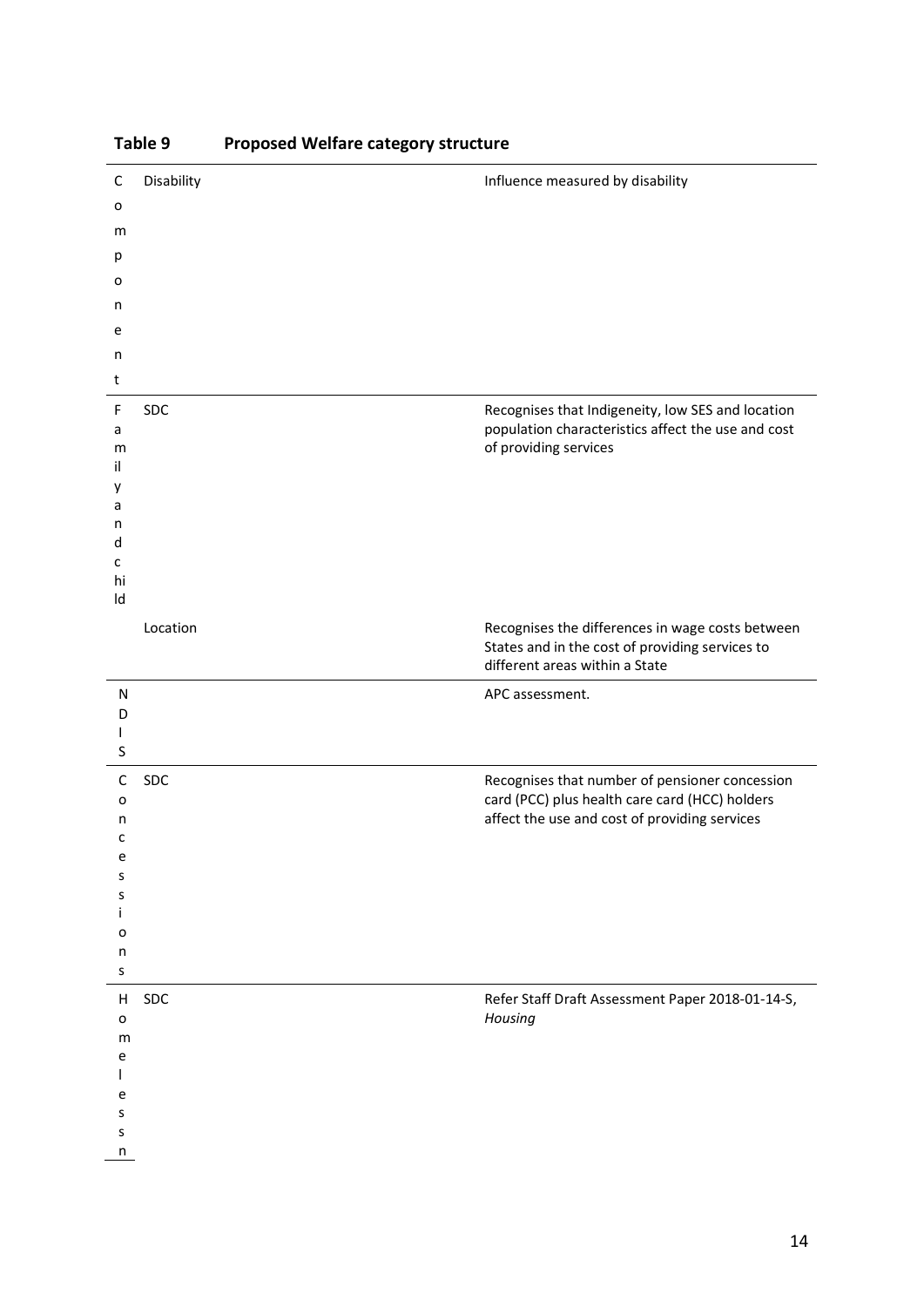| $\mathsf{o}$<br>${\sf m}$<br>р<br>o<br>$\sf n$<br>$\mathsf{e}% _{t}\left( t\right)$<br>$\sf n$<br>$\sf t$<br>$\mathsf{e}% _{0}\left( \mathsf{e}\right)$<br>$\sf S$<br>$\sf S$<br>Recognises that low SES population characteristics<br>$\mathsf{SDC}$<br>$\mathsf O$<br>affect the use and cost of providing services - to be<br>t<br>finalised later in the review<br>$\boldsymbol{\mathsf{h}}$<br>e<br>Location<br>As above<br>$\mathsf r$<br>W<br>e<br>f<br>a<br>r<br>e<br>s<br>e<br>r<br>v<br>c<br>e<br>S<br>ı<br>İ.<br>$\sf n$<br>$\mathsf{c}$<br>$\mathsf I$<br>$\mathsf{u}$<br>$\mathsf{d}$<br>$\mathbf i$<br>$\sf n$<br>g<br>$\mathsf{a}$<br>g<br>e<br>$\mathsf{d}$ | $\mathsf C$  | Disability | Influence measured by disability |
|-----------------------------------------------------------------------------------------------------------------------------------------------------------------------------------------------------------------------------------------------------------------------------------------------------------------------------------------------------------------------------------------------------------------------------------------------------------------------------------------------------------------------------------------------------------------------------------------------------------------------------------------------------------------------------|--------------|------------|----------------------------------|
|                                                                                                                                                                                                                                                                                                                                                                                                                                                                                                                                                                                                                                                                             |              |            |                                  |
|                                                                                                                                                                                                                                                                                                                                                                                                                                                                                                                                                                                                                                                                             |              |            |                                  |
|                                                                                                                                                                                                                                                                                                                                                                                                                                                                                                                                                                                                                                                                             |              |            |                                  |
|                                                                                                                                                                                                                                                                                                                                                                                                                                                                                                                                                                                                                                                                             |              |            |                                  |
|                                                                                                                                                                                                                                                                                                                                                                                                                                                                                                                                                                                                                                                                             |              |            |                                  |
|                                                                                                                                                                                                                                                                                                                                                                                                                                                                                                                                                                                                                                                                             |              |            |                                  |
|                                                                                                                                                                                                                                                                                                                                                                                                                                                                                                                                                                                                                                                                             |              |            |                                  |
|                                                                                                                                                                                                                                                                                                                                                                                                                                                                                                                                                                                                                                                                             |              |            |                                  |
|                                                                                                                                                                                                                                                                                                                                                                                                                                                                                                                                                                                                                                                                             |              |            |                                  |
|                                                                                                                                                                                                                                                                                                                                                                                                                                                                                                                                                                                                                                                                             |              |            |                                  |
|                                                                                                                                                                                                                                                                                                                                                                                                                                                                                                                                                                                                                                                                             |              |            |                                  |
|                                                                                                                                                                                                                                                                                                                                                                                                                                                                                                                                                                                                                                                                             |              |            |                                  |
|                                                                                                                                                                                                                                                                                                                                                                                                                                                                                                                                                                                                                                                                             |              |            |                                  |
|                                                                                                                                                                                                                                                                                                                                                                                                                                                                                                                                                                                                                                                                             |              |            |                                  |
|                                                                                                                                                                                                                                                                                                                                                                                                                                                                                                                                                                                                                                                                             |              |            |                                  |
|                                                                                                                                                                                                                                                                                                                                                                                                                                                                                                                                                                                                                                                                             |              |            |                                  |
|                                                                                                                                                                                                                                                                                                                                                                                                                                                                                                                                                                                                                                                                             |              |            |                                  |
|                                                                                                                                                                                                                                                                                                                                                                                                                                                                                                                                                                                                                                                                             |              |            |                                  |
|                                                                                                                                                                                                                                                                                                                                                                                                                                                                                                                                                                                                                                                                             |              |            |                                  |
|                                                                                                                                                                                                                                                                                                                                                                                                                                                                                                                                                                                                                                                                             |              |            |                                  |
|                                                                                                                                                                                                                                                                                                                                                                                                                                                                                                                                                                                                                                                                             |              |            |                                  |
|                                                                                                                                                                                                                                                                                                                                                                                                                                                                                                                                                                                                                                                                             |              |            |                                  |
|                                                                                                                                                                                                                                                                                                                                                                                                                                                                                                                                                                                                                                                                             |              |            |                                  |
|                                                                                                                                                                                                                                                                                                                                                                                                                                                                                                                                                                                                                                                                             |              |            |                                  |
|                                                                                                                                                                                                                                                                                                                                                                                                                                                                                                                                                                                                                                                                             |              |            |                                  |
|                                                                                                                                                                                                                                                                                                                                                                                                                                                                                                                                                                                                                                                                             |              |            |                                  |
|                                                                                                                                                                                                                                                                                                                                                                                                                                                                                                                                                                                                                                                                             |              |            |                                  |
|                                                                                                                                                                                                                                                                                                                                                                                                                                                                                                                                                                                                                                                                             |              |            |                                  |
|                                                                                                                                                                                                                                                                                                                                                                                                                                                                                                                                                                                                                                                                             |              |            |                                  |
|                                                                                                                                                                                                                                                                                                                                                                                                                                                                                                                                                                                                                                                                             |              |            |                                  |
|                                                                                                                                                                                                                                                                                                                                                                                                                                                                                                                                                                                                                                                                             |              |            |                                  |
|                                                                                                                                                                                                                                                                                                                                                                                                                                                                                                                                                                                                                                                                             |              |            |                                  |
|                                                                                                                                                                                                                                                                                                                                                                                                                                                                                                                                                                                                                                                                             |              |            |                                  |
|                                                                                                                                                                                                                                                                                                                                                                                                                                                                                                                                                                                                                                                                             |              |            |                                  |
|                                                                                                                                                                                                                                                                                                                                                                                                                                                                                                                                                                                                                                                                             |              |            |                                  |
|                                                                                                                                                                                                                                                                                                                                                                                                                                                                                                                                                                                                                                                                             |              |            |                                  |
|                                                                                                                                                                                                                                                                                                                                                                                                                                                                                                                                                                                                                                                                             |              |            |                                  |
|                                                                                                                                                                                                                                                                                                                                                                                                                                                                                                                                                                                                                                                                             | $\mathsf{c}$ |            |                                  |
| $\mathsf a$<br>$\mathsf{r}$                                                                                                                                                                                                                                                                                                                                                                                                                                                                                                                                                                                                                                                 |              |            |                                  |
| e                                                                                                                                                                                                                                                                                                                                                                                                                                                                                                                                                                                                                                                                           |              |            |                                  |